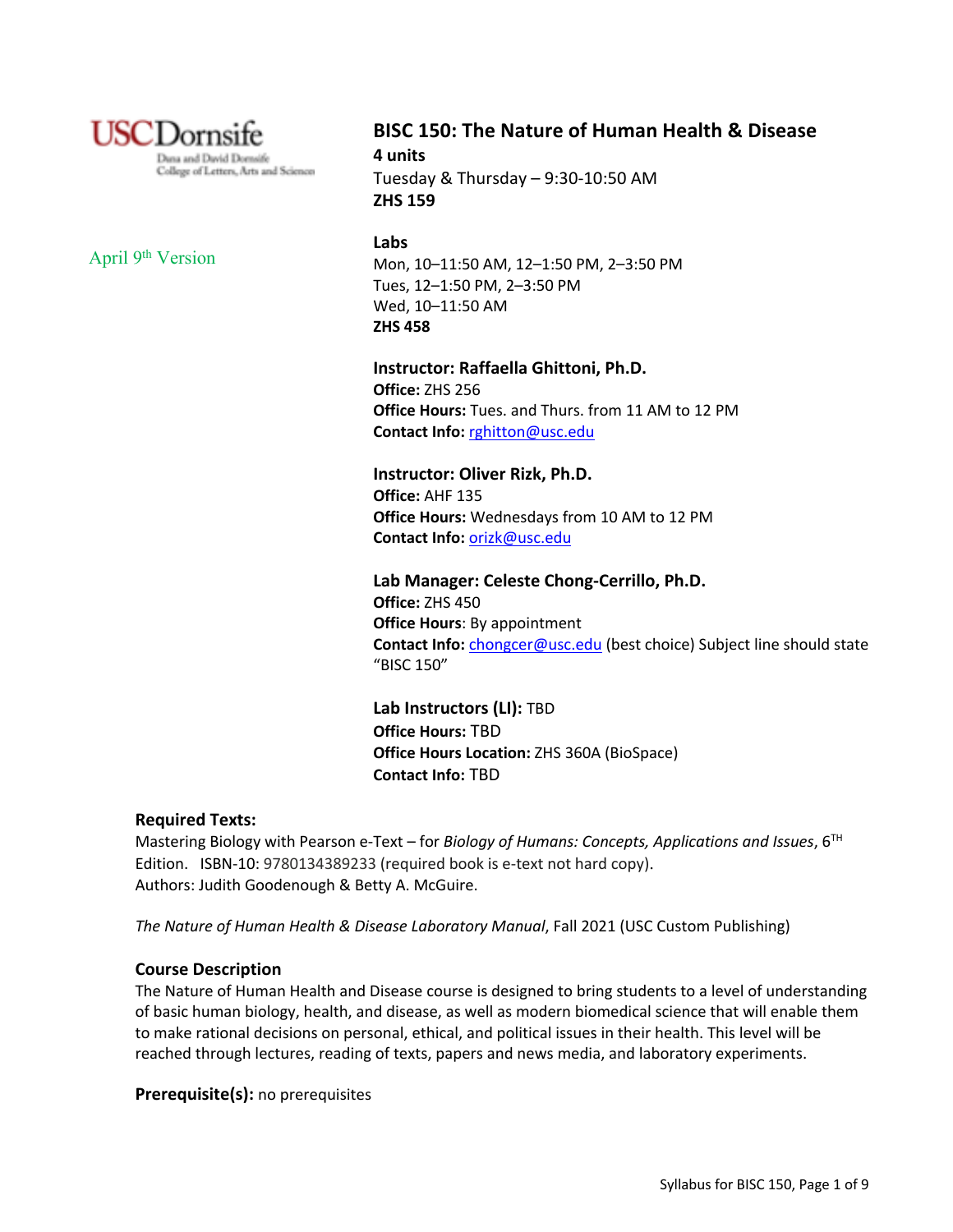### **Course Notes**

BISC 150Lg is a participatory course. A research project will lead students to become true experts in a subject of their choice and laboratory experiments will give an appreciation of biotechnology.

### **Learning Objectives**

- Students will understand basic human biology at the genetic, cellular and physiological levels.
- Students will know the human body maintains a healthy balance and how disturbances of this balance underlie diseases.
- Students will be familiar with modern biomedical scientific approaches to treating disease.
- Students will be able to make informed contributions to discussions of contemporary issues in health and disease with their peers.
- Students will be able to make rational decisions on personal, ethical and political issues in their health.

### **Topic List**:

General Biology Introduction:

Human physiology, cell and molecular biology, Mendelian genetics

1) Nutrition and Health

- a) Nutrition basics
- b) Supplements/Fad diets
- c) Diabetes

### 2) Microbiology, Infectious Disease and Vaccines

- a) STDs (HIV)
- b) Influenza/Common cold
- c) Bacterial infection
- d) Human microbiome
- e) How they work and myths—autism, ethics of vaccinating/not vaccinating
- 3) Genetic Inheritance and Disease
	- a) Single gene traits
	- b) Complex disease traits—Bipolar disorder, Depression
	- c) Cancer
	- d) Mental Health
- 4) Drug Effects and Abuse
	- a) Prescription Drugs
	- b) Street Drugs
	- c) Alcohol
	- d) Tobacco and Cannabis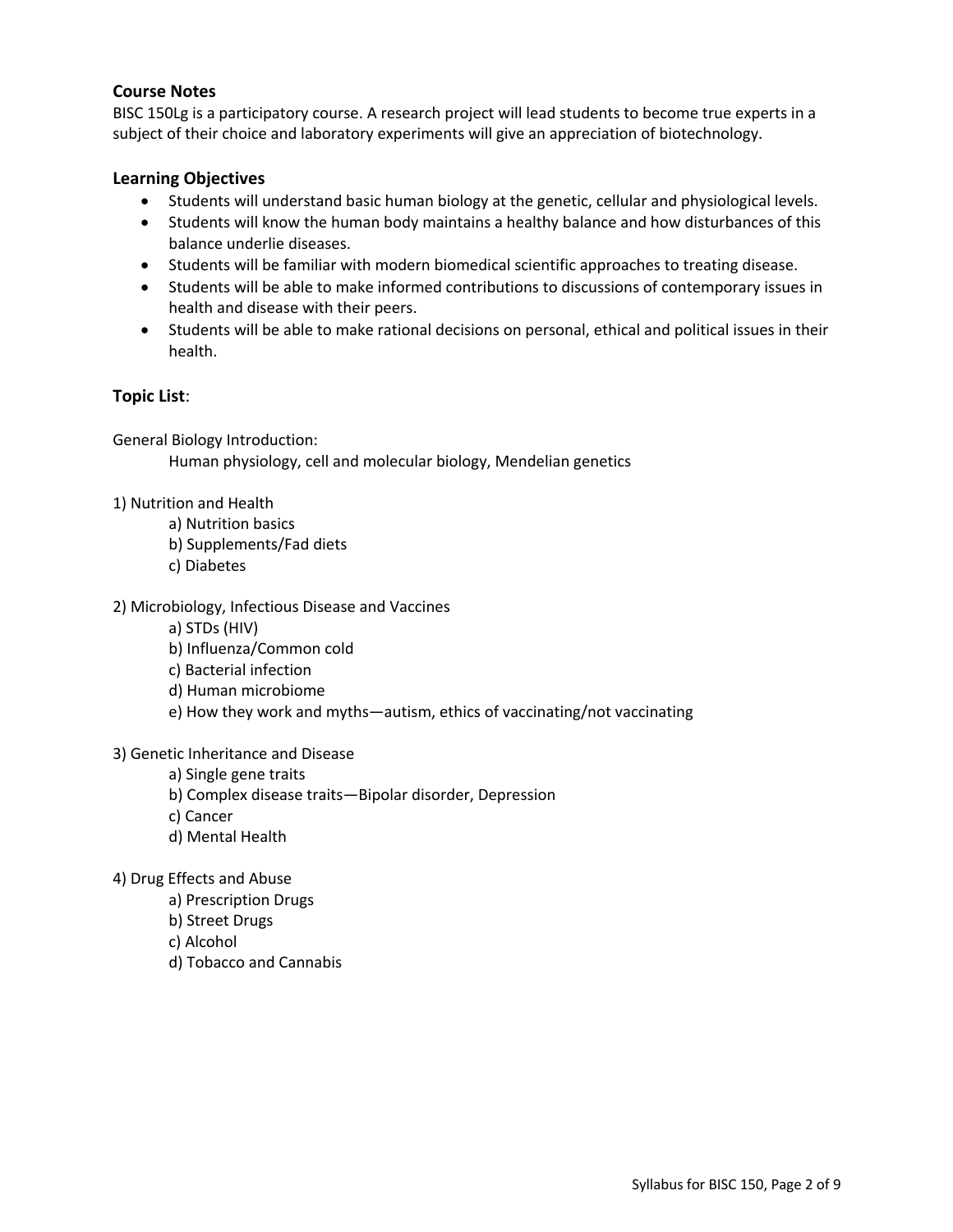**Disease Presentation Project.** Your Disease Presentation Project consists of 2 components: Outline and Oral Presentation, each receiving a grade. Refer to the "*Guidelines for Disease Presentation Project*" document on Blackboard for details and specifics regarding this project. Your topic must first be approved by your LI. You will need to submit **3** different topics no later than 5 p.m. Friday, September 24, 2021 in order to get your final topic approved. Topics will be approved on a first come first basis (that means if you submit a topic that has already been approved, you may have to present your 2nd or 3rd choice). The outline, consisting of *PowerPoint slides*, is due no later than 5 p.m. Monday, October 18, 2021. The PowerPoint outline will be submitted through your LAB Blackboard site, under "Assignments"; you cannot email your outline to your LI.

Presentations will be given in lab during the last 3 weeks of class; the schedule will be determined in lab. Once you have signed up for a date to give your presentation, you will not be able to change it unless you have a valid medical emergency, accompanied with official written documentation (the Absence of Class - Self Verification Form provided by the Student Health Center is *insufficient documentation* for our purposes). If you do not have a valid medical excuse, it will be at the discretion of the Laboratory Manager to determine whether you will be able to make up the Presentation, if time allows; however, the maximum possible points you may receive may be reduced by 50%.

The entire Disease Presentation Project must be an **ORIGINAL WORK** by the student involved. The slide presentation should not be text-heavy; overly text-heavy presentations may be analyzed through Turnitin for it originality. Plagiarism is strictly forbidden and will be treated with the usual University rules if it is encountered. You are also NOT allowed to use a presentation you have given for a previous course or submitted to another instructor from ANY educational institution.

You must attend ALL your labs during the presentation weeks. If you do not have a valid excuse for missing lab, *2 points will be deducted from YOUR presentation score for EACH presentation you miss* (i.e., if 5 students present, 10 points will be deducted from your presentation grade). If you have a valid excuse for missing your lab, it must be accompanied with official written documentation (the Absence of Class - Self Verification Form provided by the Student Health Center is *insufficient documentation* for our purposes) and presented to the Laboratory Manager, within 36 hours of the missed lab. However, *you are still responsible for making up the missed presentations* by attending another lab section's presentations. If you fail to do this, points will still be deducted regardless of excuse.

# **Understanding and Avoiding Plagiarism Modules**

All students must complete the Understanding and Avoiding Plagiarism Modules 1 & 2 which can be found in the following links (https://libraries.usc.edu/tutorial/understanding-and-avoiding-plagiarismmodule-1-what-plagiarism-what-citation; https://libraries.usc.edu/tutorial/understanding-and-avoidingplagiarism-module-2-citing-avoid-plagiarism). This assignment will be posted under the COURSE Blackboard site. Complete both tutorials to earn your certificates which can be printed as pdf files and uploaded as completion of your assignment. You must have this assignment turned in before 9 am on Friday, Oct 29, 2021**.** This assignment is not worth any points but a penalty of ½ pt per day will be applied for certificates received after the due date. This can add up to a 10 pt deduction by the end of the semester.

### **Email Communication:**

To ensure privacy, only student's USC email accounts may be used for email communications. Students are responsible for understanding the content of email messages that the instructor sends to their USC accounts. Therefore, each student must check their USC email regularly and make sure their account is not over quota, so new messages can be received.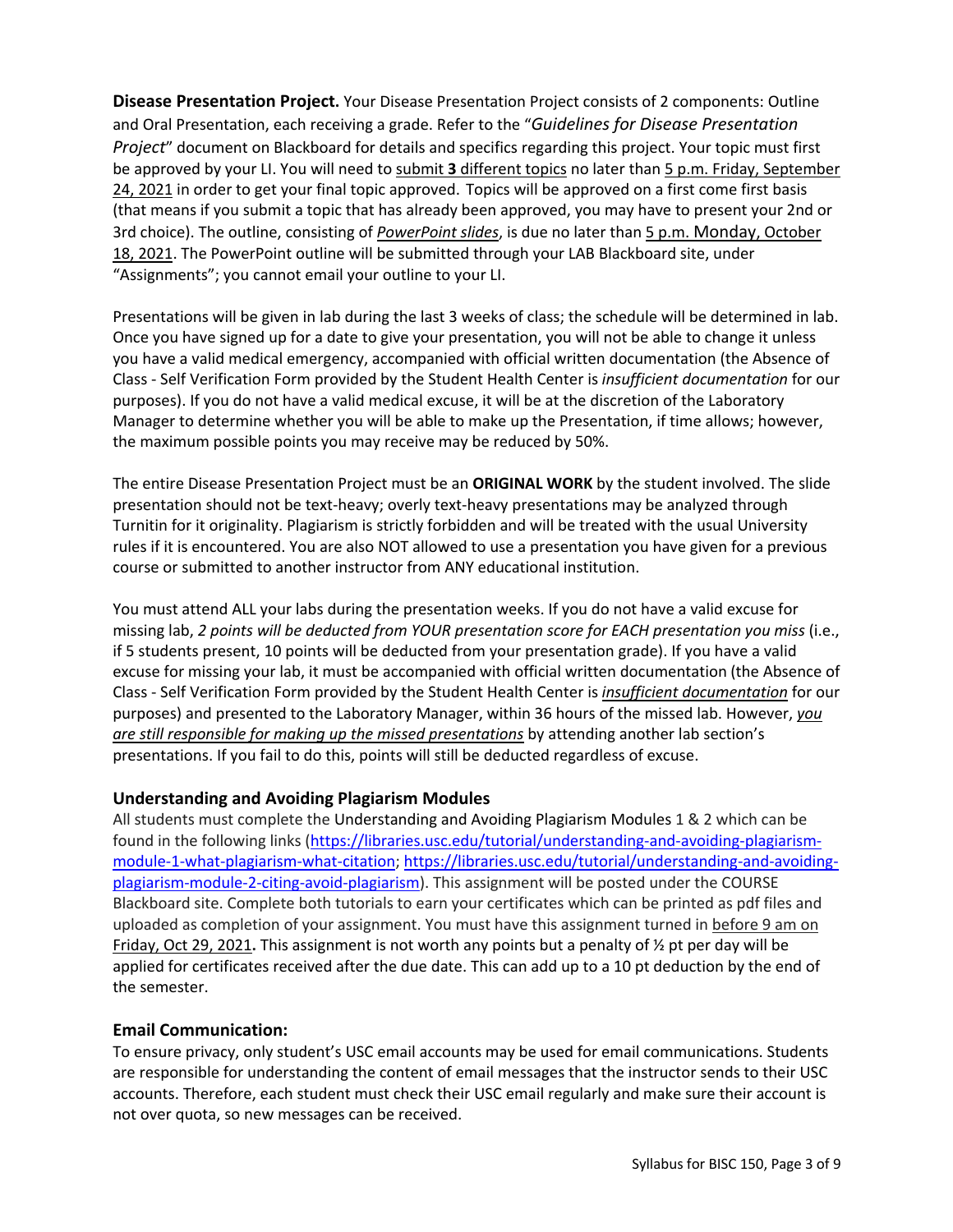### **Grading Breakdown**

The course grade will be based upon **747 possible points**:

| <b>Assignment</b>           | <b>Points</b>           | % of Grade |
|-----------------------------|-------------------------|------------|
| Midterm 1                   | 100                     | 13.4       |
| Midterm 2                   | 100                     | 13.4       |
| <b>Final Exam</b>           | 100                     | 13.4       |
| At-home Quizzes             | 45 (3pts/lecture)       | 6          |
| In-class problem sets       | 75 (5pts/lecture)       | 10         |
| Participation points        | 12 (2pts/guest lecture) | 1.6        |
| <b>Critical Assessments</b> | 40                      | 5.4        |
| Human Disease Project       | 70                      | 9.4        |
| Laboratory grade            | 205                     | 27.4       |
| Total                       | 747                     | 100        |

### **Grading Scale**

Course final grades will be determined using the following scale:

| А  | 90.1 - 100    |
|----|---------------|
| А- | 86.7 - 90     |
| R+ | 83.3 - 86.6   |
| в  | $80 - 83.2$   |
| B- | 76.7 – 79.9   |
| C+ | 73.3 – 76.6   |
| C  | $70 - 73.2$   |
| C- | 66.7 – 69.9   |
| D+ | 63.3 – 66.6   |
| D  | $60 - 63.2$   |
| D- | $56.7 - 59.9$ |
| F  | 556.6         |

### **Assignment Submission Policy**

**At-home Quizzes & In-class assignments:** Before attending each lecture, you will be required to study the material and answer quiz questions. Each quiz assignment will be worth 3 points and based on the upcoming lecture material. Quiz answers should be submitted prior to the start of class at 9:30 am on Mastering Biology. Quizzes will typically be open 48 hours in advance of the next lecture.

Each lecture will have an in-class assignment where questions are expected to be completed during or shortly after lecture. In-class assignments will typically be open until midnight (PST) the day of lecture. Attendance at all lecture sections is expected. If you must miss class due to illness or valid USC travel, please present Dr. Rizk or Dr. Ghittoni with evidence of the reason for absence and you will be allowed to make-up in-class work assignments within **1 week** of the missed lecture period.

**Join Educational Partnership.** There will be an opportunity for a small percentage of the class to participate in a K-12 educational program with the Joint Educational Project (JEP) at USC. This is a semester-long commitment and you will receive extra credit in the class based on your performance in the program. The maximum amount of extra credit points a student can receive is 50 points and participation is capped at 10% of class enrollment.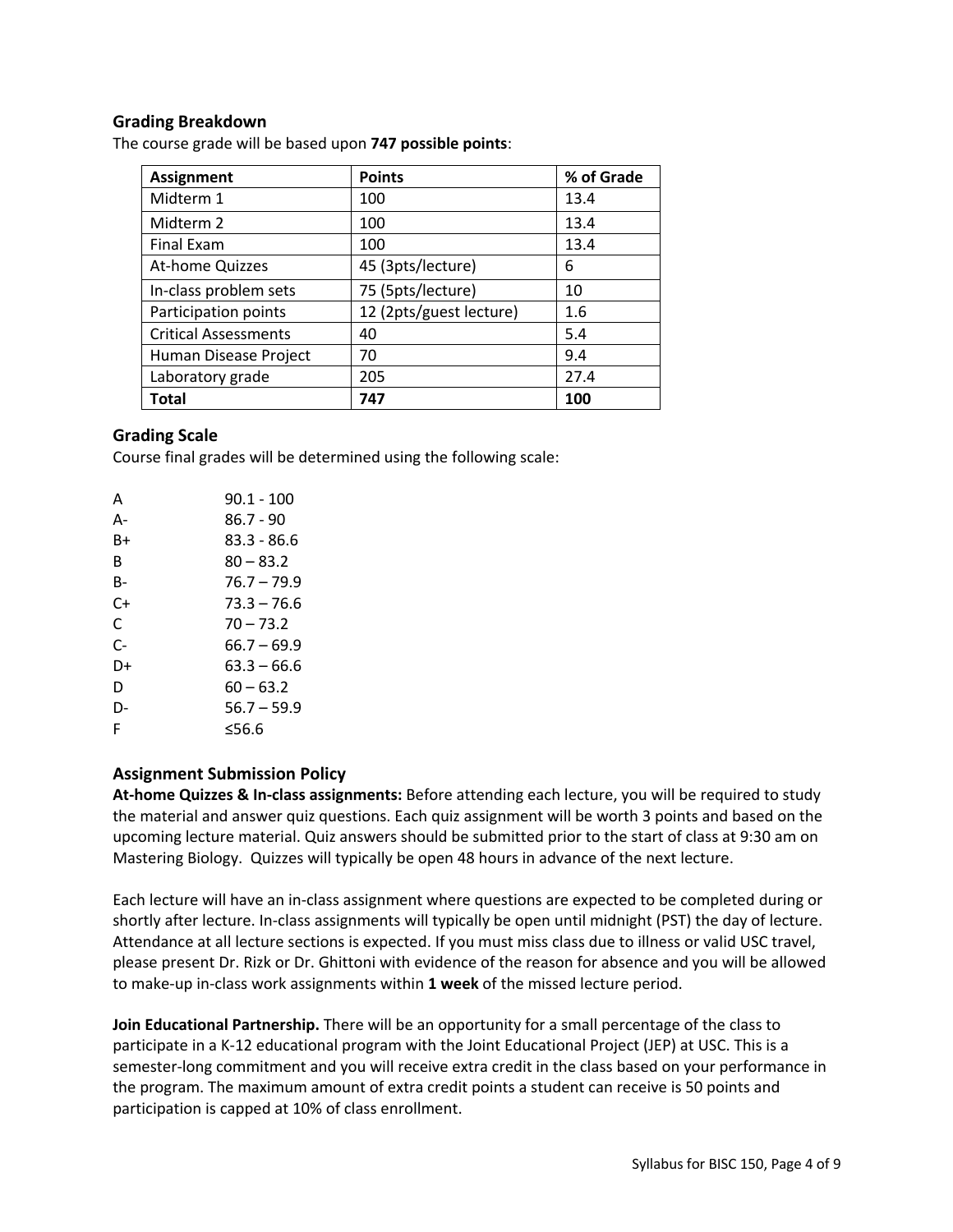# **Participation points:**

Each guest lecture will require mandatory attendance and count as 2 participation points/per lecture (6 guest lectures) for a total of 12 points. Signing in will occur within the first 10 minutes of class, afterwards no credit will be given.

**Critical Assessments (CA).** The goal of this assignment is for you to engage in critical thinking and evaluate and discuss science in the media. There will be 2 CAs and more detailed information on the assignment will be posted on your LAB Blackboard. CAs are due before 5:00 pm on Friday, September 17, 20201 and Friday, November 5, 2021.

**Exams**. There will be 2 midterm exams during the semester and 1 final exam. Exams will be administered during lecture, will be 60 min long, and will consist of multiple choice, short answer, matching or fill-in-the-blank questions. Exams are NOT open book nor open notes. A student is not allowed to start an exam after the first student has left ANY exam room.

# **Grading Timeline**

Grades for Midterm Exams will be posted within one calendar week following the exam date.

# **Additional Policies**

**Missed exams**. **There are** *no makeup exams* **in the course**. If a student misses an exam due to a true emergency, official written documentation (what you feel is appropriate to demonstrate a legitimate reason for missing said exam) should be submitted to the instructors, Dr. Ghittoni or Dr. Rizk, **within two (2) days of the missed exam**. Students will only be excused for ONE exam with a valid excuse. If it is a medical excuse, you must also state *in writing* (a) the doctor's name and phone number and (b), a signed statement authorizing us to discuss with the doctor whether you were too ill to take the exam. (Note that neither you nor the physician need to tell us the nature of your illness.) Your physician has to be licensed to practice medicine by the State of California (www.medbd.ca.gov) and that it's considered unethical and unwise for a physician to provide medical care for a family member. We will contact the doctor and decide whether you have a valid excuse. If you do, the instructors may, at their discretion, permit the use of the student's performance on other exams in determining the missed exam grade. If your excuse is judged not to be valid, or you do not provide it within the allotted time, you will receive a score of zero for the missed exam.

**Please note**: the Student Health Center has changed their medical excuse policy. The Student Health Center will no longer provide: 1) class excuse notes for illness, 2) clinical appointments for class excuse, and 3) authentication of outside physician certificates. The Absence of Class - Self Verification Form provided by the Student Health Center is *insufficient documentation* for our purposes.

**Re-grades of exam questions.** Your midterm exams will be handed back either in lab or lecture and the answer key will be posted. If you feel an error was made in the grading of your exam, you must submit your exam, along with a Regrade Request Form in which you have thoroughly explained (typewritten) why you think your answer deserves more credit, to your LI within 1 week of the time it was returned to the entire class. Oral and email requests will not be considered. If you took the exam in pencil or used white-out, we will not grant regrade requests. The entire answer will be re-graded, not just the part you think deserves more credit. Your score may increase or decrease as a result of a regrade.

**Late Policy.** For every 12-hour increment any assignment is handed in late, you will lose 10% of the total possible points [i.e., if the assignment is past 5 days (120 hrs) late, you will receive a zero (0)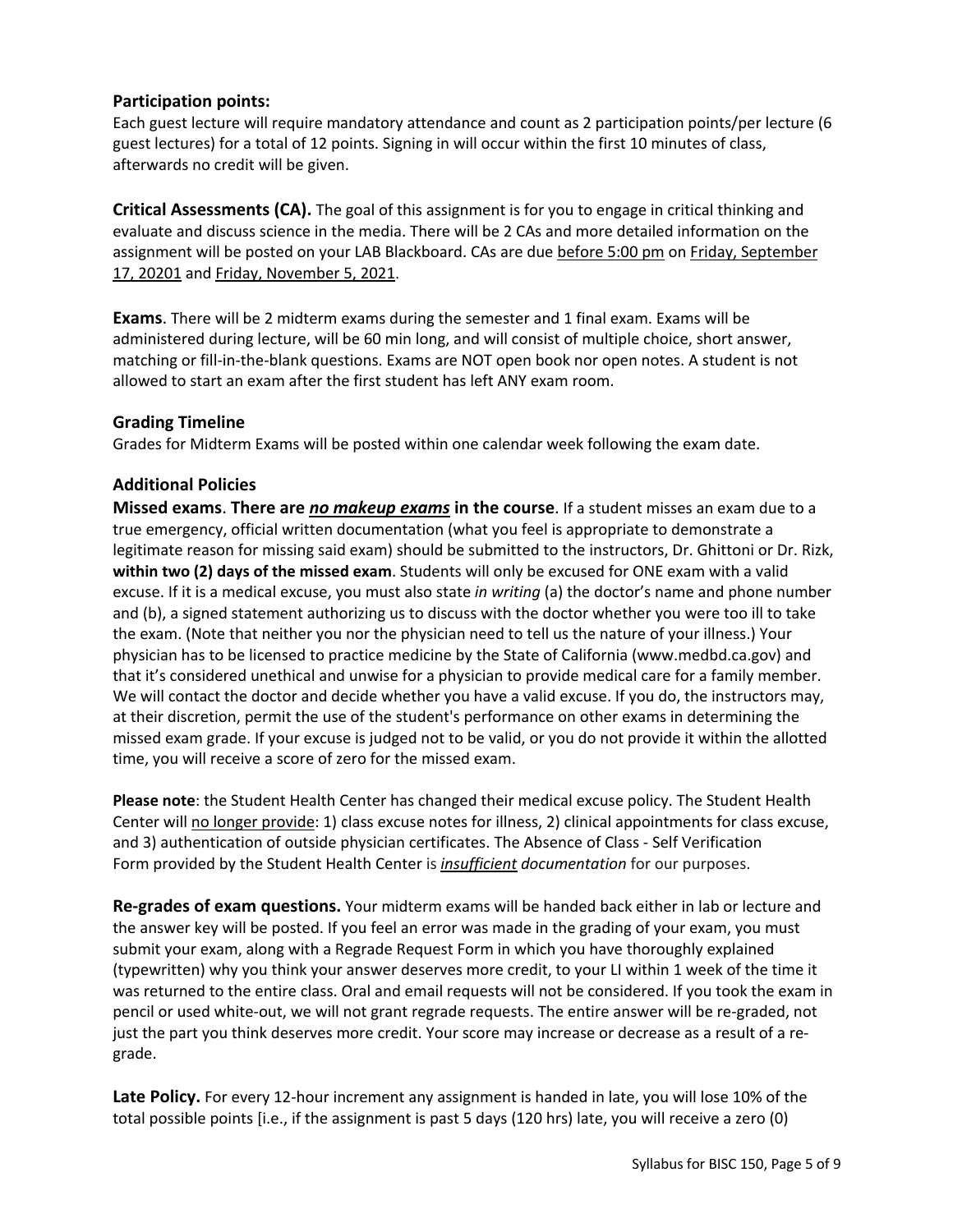for that assignment]. Saturdays, Sundays, and University holidays ARE counted. The Labster simulations adhere to the 72-hr policy as stated in the Lab Syllabus.

**Blackboard and Posting of Grades.** Blackboard (https://blackboard.usc.edu/) lists BISC 150 lecture and lab sections as "separate courses". All grades (lecture and lab) are posted in your LAB section. However, be sure to check for additional postings and announcements both in the lecture section and the lab section on a weekly basis. Blackboard is convenient system to communicate grades; however, *those grades are not authoritative*. It is the student's responsibility to notify your LI or Lab Manager ASAP in the event of any mistakes in your posted grade.

Please remember that (1) the course mean given on Blackboard is also NOT authoritative, and (2) that only the total number of points earned determines your course grade. We will be glad to discuss your performance, and your possible grades, at any time throughout the course. Help provided in this way should be considered only provisional. Your later performance may change (sometimes dramatically) the best- meant extrapolation.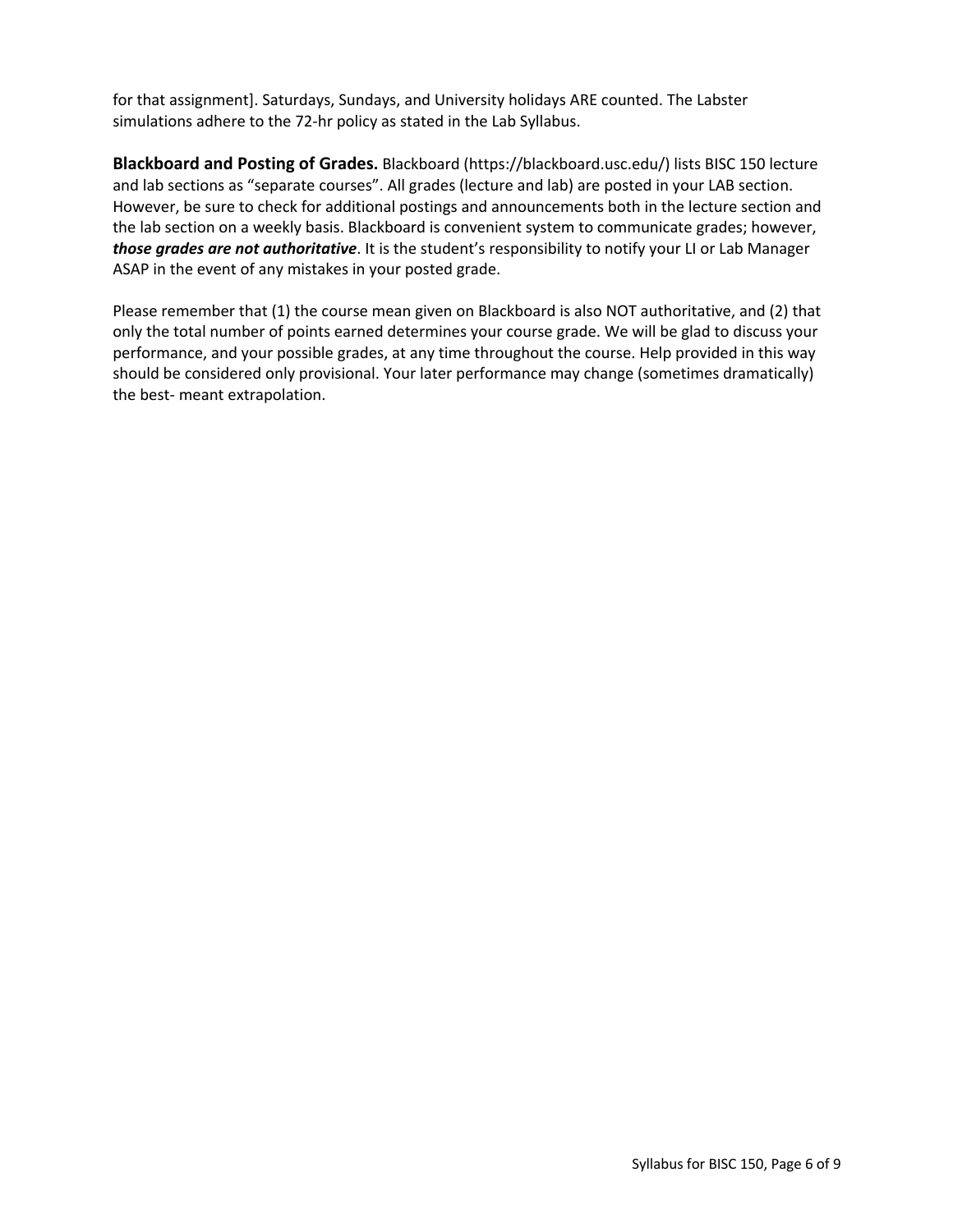# **Course Schedule: The Nature of Human Health and Disease**

| <b>Wk</b>      | <b>Date</b> | <b>Lecture Topic</b>                                      | <b>Reading</b>  | <b>Lecturer</b>    | <b>Assignments</b>      |
|----------------|-------------|-----------------------------------------------------------|-----------------|--------------------|-------------------------|
| $\mathbf{1}$   | 24-Aug      | Overview: Humans in the world of<br>biology               | Ch.1            | <b>Rizk</b>        | <b>Problem Set Demo</b> |
|                | 26-Aug      | Intro to cell biology                                     | Ch.2            | <b>Rizk</b>        | Quiz & Prob. Set        |
| $\overline{2}$ | 31-Aug      | How your body gets its energy<br>(Biochemistry)           | Ch.2            | <b>Rizk</b>        | Quiz & Prob. Set        |
|                | 2-Sep       | Body organization and homeostasis                         | Ch.3            | <b>Rizk</b>        | Quiz & Prob. Set        |
| 3              | 7-Sep       | DNA, RNA, proteins and You!<br>(Molecular Biology)        | Ch. 4.1 - 4.4   | <b>Rizk</b>        | Quiz & Prob. Set        |
|                | 9-Sep       | Genetics                                                  | Ch. 5.1         | Rizk               | Quiz & Prob. Set        |
| $\overline{4}$ | 14-Sep      | <b>Genetic Diseases</b>                                   | Ch. 5.2 5.3     | <b>Rizk</b>        | Quiz & Prob. Set        |
|                | 16-Sep      | Cancer                                                    | Ch. 10          | <b>Rizk</b>        | Quiz & Prob. Set        |
| 5              | 21-Sep      | Midterm 1                                                 |                 |                    |                         |
|                | 23-Sep      | Stem cells                                                | Ch.9            | Ghittoni           | Quiz & Prob. Set        |
| 6              | 28-Sep      | Immune system                                             | Ch.6            | Ghittoni           | Quiz & Prob. Set        |
|                | 30-Sep      | Immune system dysfunction                                 | Ch.6            | Ghittoni           | Quiz & Prob. Set        |
| $\overline{7}$ | 5-Oct       | Human Immunodeficiency Virus-HIV                          | Ch. 7           | Ghittoni           | Quiz & Prob. Set        |
|                | 7-Oct       | Infectious diseases                                       | Ch.8            | Ghittoni           | Quiz & Prob. Set        |
| 8              | 12-Oct      | <b>Human Microbiome</b>                                   | Ch.8            | Ghittoni           | Quiz & Prob. Set        |
|                | 14-Oct      | <b>FALL RECESS</b>                                        |                 |                    |                         |
| $\overline{9}$ | 19-Oct      | The digestive system                                      | Ch. 11.1 - 11.3 | Ghittoni           | Quiz & Prob. Set        |
|                | $21-Oct$    | Nutrition: Supplements/Fad diets                          | Ch. 11.4 - 11.8 | Ghittoni           | Quiz & Prob. Set        |
| 10             | $26$ -Oct   | <b>Midterm 2</b>                                          |                 |                    |                         |
|                | 28-Oct      | Respiratory system                                        | Ch. 16          | Ghittoni           | Quiz & Prob. Set        |
| 11             | 2-Nov       | Diabetes & Obesity                                        | Ch. 12 & 13     | Rizk               | Quiz & Prob. Set        |
|                | 4-Nov       | Pulmonary System, Tobacco, and<br><b>Medical Cannabis</b> | Ch. 16          | <b>TBD</b>         |                         |
| 12             |             | 9-Nov   HIV Treatment                                     | <b>TBD</b>      | <b>TBD</b>         |                         |
|                | 11-Nov      | Cardiovascular: Myocardial Infarction                     | Ch. 15          | <b>TBD</b>         |                         |
| 13             | 16-Nov      | Liver Cancer & Organ Transplant                           | <b>TBD</b>      | <b>TBD</b>         |                         |
|                | 18-Nov      | Alzheimer's disease and pollution                         | TBD             | <b>TBD</b>         |                         |
| 14             | 23-Nov      | Women's Health: Beyond the Pap<br>Smear                   | <b>TBD</b>      | <b>TBD</b>         |                         |
|                | 25-Nov      | <b>THANKSGIVING HOLIDAY</b>                               |                 |                    |                         |
| 15             | 30-Nov      | <b>Stress Management</b>                                  | <b>TBD</b>      | <b>TBD</b>         |                         |
|                | 2-Dec       | <b>Review Session</b>                                     |                 | Ghittoni<br>& Rizk |                         |
|                | 13-Dec      | FINAL EXAM 11:00 am - 12:00 pm                            |                 |                    |                         |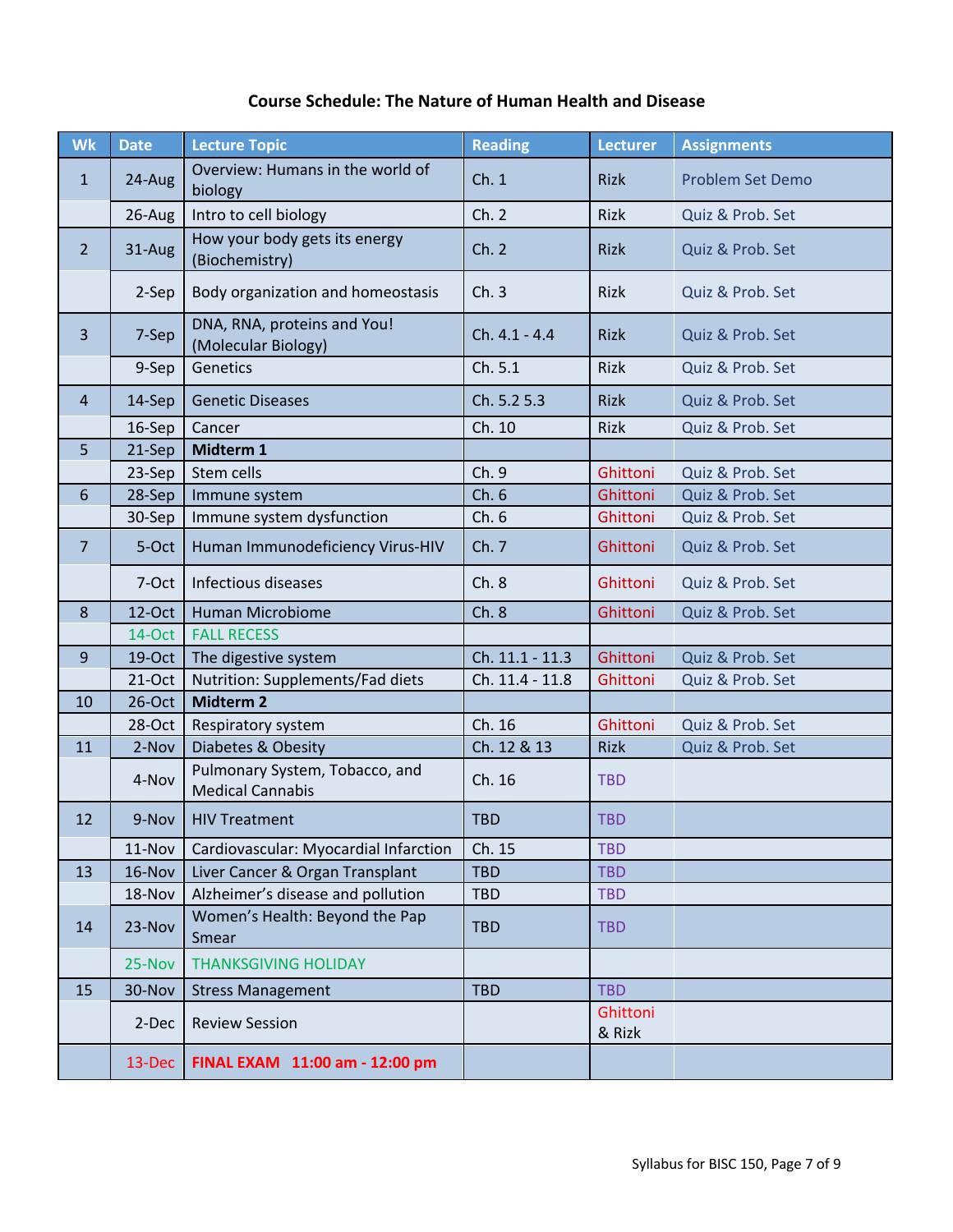# **Statement on Academic Conduct and Support Systems**

### **Academic Conduct:**

Plagiarism – presenting someone else's ideas as your own, either verbatim or recast in your own words – is a serious academic offense with serious consequences. Please familiarize yourself with the discussion of plagiarism in SCampus in Part B, Section 11, "Behavior Violating University Standards" https://policy.usc.edu/scampus-part-b/. Other forms of academic dishonesty are equally unacceptable. See additional information in SCampus and university policies on scientific misconduct, http://policy.usc.edu/scientific-misconduct.

### **Support Systems:**

Student Counseling Services (SCS) - (213) 740-7711 – 24/7 on call Free and confidential mental health treatment for students, including short-term psychotherapy, group counseling, stress fitness workshops, and crisis intervention. https://engemannshc.usc.edu/counseling/

### **National Suicide Prevention Lifeline** - 1-800-273-8255

Provides free and confidential emotional support to people in suicidal crisis or emotional distress 24 hours a day, 7 days a week. http://www.suicidepreventionlifeline.org

**Relationship and Sexual Violence Prevention Services (RSVP)** - (213) 740-4900 - 24/7 on call free and confidential therapy services, workshops, and training for situations related to gender-based harm. https://engemannshc.usc.edu/rsvp/

### **Sexual Assault Resource Center**

For more information about how to get help or help a survivor, rights, reporting options, and additional resources, visit the website: http://sarc.usc.edu/

# **Office of Equity and Diversity (OED)/Title IX Compliance** – (213) 740-5086

Works with faculty, staff, visitors, applicants, and students around issues of protected class. https://equity.usc.edu/

### **Bias Assessment Response and Support**

Incidents of bias, hate crimes and microaggressions need to be reported allowing for appropriate investigation and response. https://studentaffairs.usc.edu/bias-assessment-response-support/

# **The Office of Disability Services and Programs**

Provides certification for students with disabilities and helps arrange relevant accommodations. http://dsp.usc.edu

# **Student Support and Advocacy** – (213) 821-4710

Assists students and families in resolving complex issues adversely affecting their success as a student EX: personal, financial, and academic. https://studentaffairs.usc.edu/ssa/

### **Diversity at USC**

Information on events, programs and training, the Diversity Task Force (including representatives for each school), chronology, participation, and various resources for students. https://diversity.usc.edu/

### **USC Emergency Information**